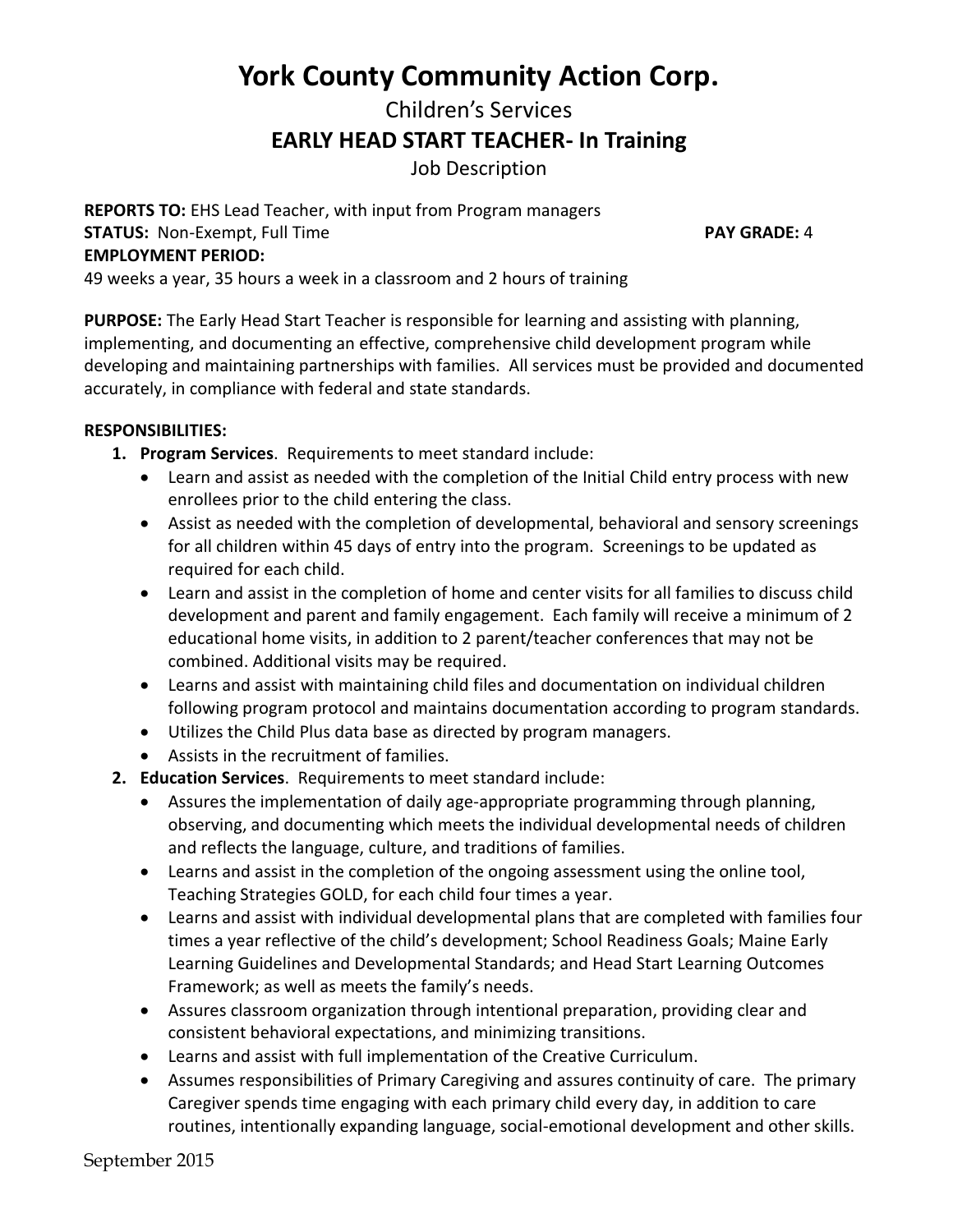- **3. Family Services**. Requirements to meet standard include:
	- Partners with each enrolled family to encourage family and parent engagement, including but not limited to parent child activities at home. This includes In-Kind.
	- The Early Head Start Teacher has the primary responsibility assuring that all classroom In-Kind is accurately completed; compiled monthly for quality assurance; and received by the Head Start Office by the required timeline.
	- Encourages, supports, and facilitates parent participation in all areas of the program.
	- Learn and assists in the planning and coordinating of Parent Committee Meetings, emphasizing a connection to Policy Council, with the Family Service Worker, as directed.
	- Reports any concerns of abuse or domestic violence following the written protocol and according to Child Abuse and Neglect laws.
- **4. Health and Nutrition Services**. Requirements to meet standard include:
	- Assists in ensuring that families establish ongoing relationships with health and dental care providers.
	- Assists in ensuring that every enrolled child is up-to-date on well child and dental care.
	- Actively engages families in discussion to ensure that needed health, dental and nutrition follow-ups/referrals are completed in partnership with the Family Service Worker.
	- Assures the completion of health referrals and follow-up according to program policies and procedures.
	- Works together with families and management to identify children's nutritional needs.
	- Works collaboratively with the Nutrition Staff member for nutritional activities in the classroom.
	- Assures meals and meal attendance is in accordance with Child Care Licensing and USDA's CACFP.
	- Promotes healthy habits within the classroom environment assuring cleaning, sanitation and disinfectant procedures are followed and addresses issues as appropriate.
	- Family style meals consist of engaging in adult: child interactions, encouraging self-help skills, and encouraging peer interactions.
	- Models healthy eating habits, tooth brushing, and being active.
- **5. Professional Development**: Requirements to meet standard include:
	- Spends at least 2 hours a week dedicated to completing CDA.
	- Consistently participates at all staff training and meetings, as directed.
	- Attends local seminars/meetings in order to maintain awareness of community services and referral processes, as directed by supervisor.
	- Participates in weekly planning sessions with the Early Head Start Lead Teacher.
	- Meets with Lead Teacher for regular supervision sessions.
	- Facilitates good community relations by representing the Early Head Start Program in a positive way when dealing with community agencies, persons, and groups.
	- Is consistently punctual and dependable in attendance.
	- Maintains a professional level of confidentiality in regards to children, families, and staff.
	- Adheres to the programs code of conduct.
	- Works collaboratively with other program staff for the benefit of shared families.
	- Cleans office, and assists in keeping common areas within the building neat and clean.
	- Adheres to all program policies.
	- Completes all other tasks as assigned, or as necessary to fulfill the position.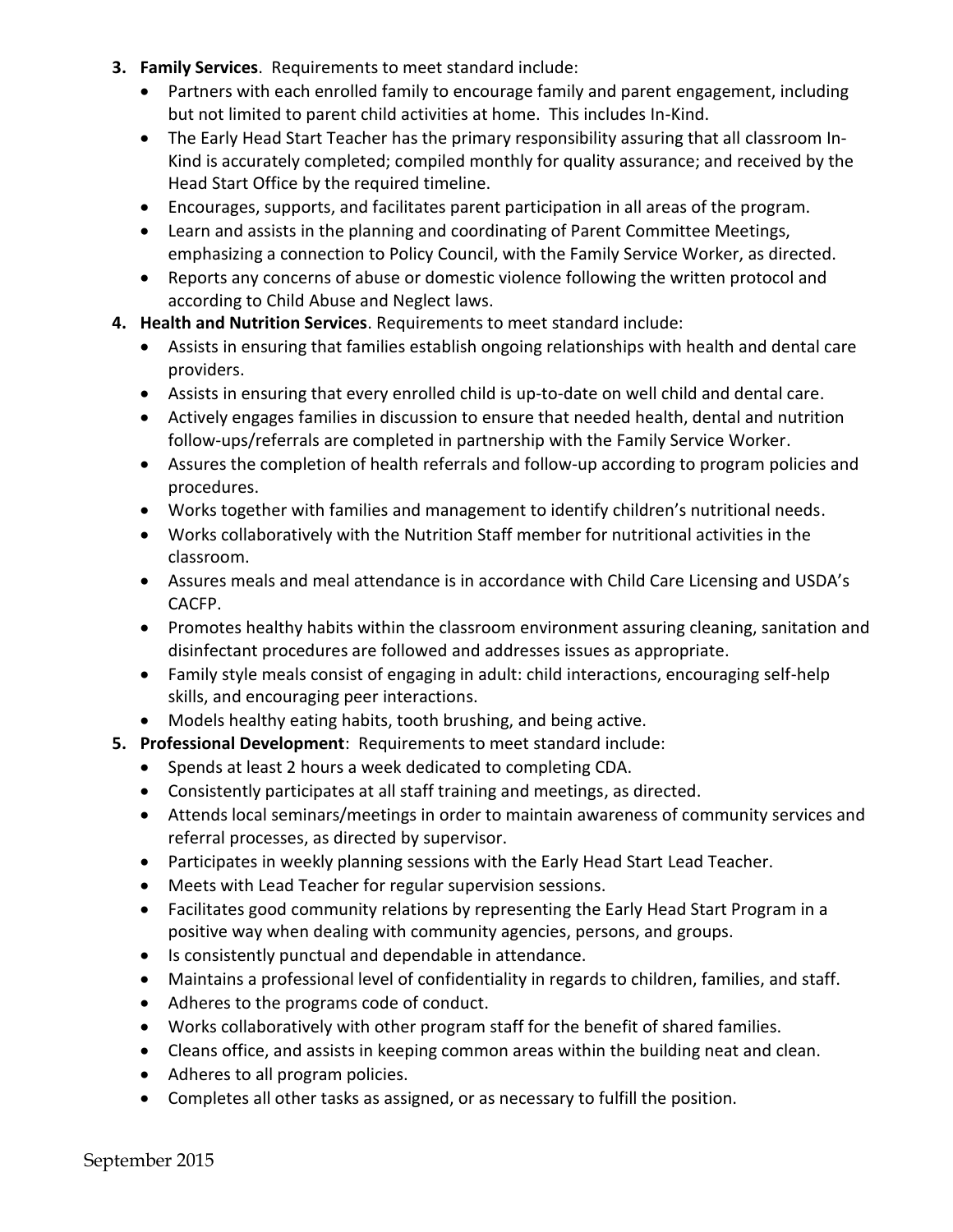*In order to meet the Head Start mandates for the completion of health requirements, staff will be responsible for transporting children and families to appointments, in an agency vehicle, if all other resources have been exhausted.*

*Staff must show proof of a valid license and insurance annually.* 

#### **QUALIFICATIONS:**

- 1. The Teacher-in-training must obtain a minimum of an Infant Toddler CDA, or Infant Toddler Credential 12 months after they are hired in the Teacher in Training Position.
- 2. A minimum of three years' experience in a center or home-based setting specializing in infant and toddlers is preferred with an emphasis on Infant Mental health theories and practices.
- 3. The Teacher-in-Training must be an open, warm, caring and accepting person with supervisory skills, and willing to work flexible hours to meet the needs of the families.
- 4. The Teacher-in-Training must be willing when needed to travel, have own vehicle, and schedule visits to meet the needs of families. **This may include some evening visits and may include some evening hours.**
- 5. The Teacher must pass the required physical, be able to lift a child if necessary (approximately 40 pounds), and be capable of physically bending to a child's level.
- 6. Must not have an active record of the System for Award Management (SAM) website.

*Staff is responsible for welcoming parent and community volunteers to bolster partnerships and In-Kind donations, all staff are responsible for initiating and documenting donations.*

**Qualifications and responsibilities are essential functions of the job. Essential functions (EF) are the work tasks that employers do not have to change when making reasonable accommodations.**

## **Responsibility for Safety and Health:**

- 1. Follow established standard and safety precautions in the performance of all duties.
- 2. Report to the YCCAC Facilities Manager any hazardous condition or equipment immediately.
- 3. Attend required safety trainings.

## **Physical Requirement:**

Physical Essential Functions of the position

| <b>Bending</b> | ∩ | Sitting           |   |
|----------------|---|-------------------|---|
| Carrying       | റ | <b>Standing</b>   | O |
| <b>Driving</b> | O | <b>Talking</b>    | F |
| Handling       | റ | Walking           | O |
| <b>Hearing</b> | F | Lift/Carry        |   |
| Keyboarding    | O | 40 lbs. or less F |   |
| Kneeling       | റ | Push/Pull         | 0 |
| Reaching       | ∩ | 20 lbs. or less F |   |
|                |   |                   |   |

N (Not applicable)

O (Occasionally) on/off up to 3 hrs. per day

- F (Frequently) on/off up to 6 hrs. per day
- C (Constantly) all the time, over 6 hrs. per day

No job description can define completely all aspects of a particular position. This job description in no way states or implies that these are the only duties that you will be required to perform. The omission of specific statements of duties does not exclude them from the position if the work is similar, related, or is an essential function of the position.

September 2015 I will obtain an initial health examination upon an offer of employment that includes a screening for Tuberculosis. Employee is responsible to have a physical every other year at own expense and on own